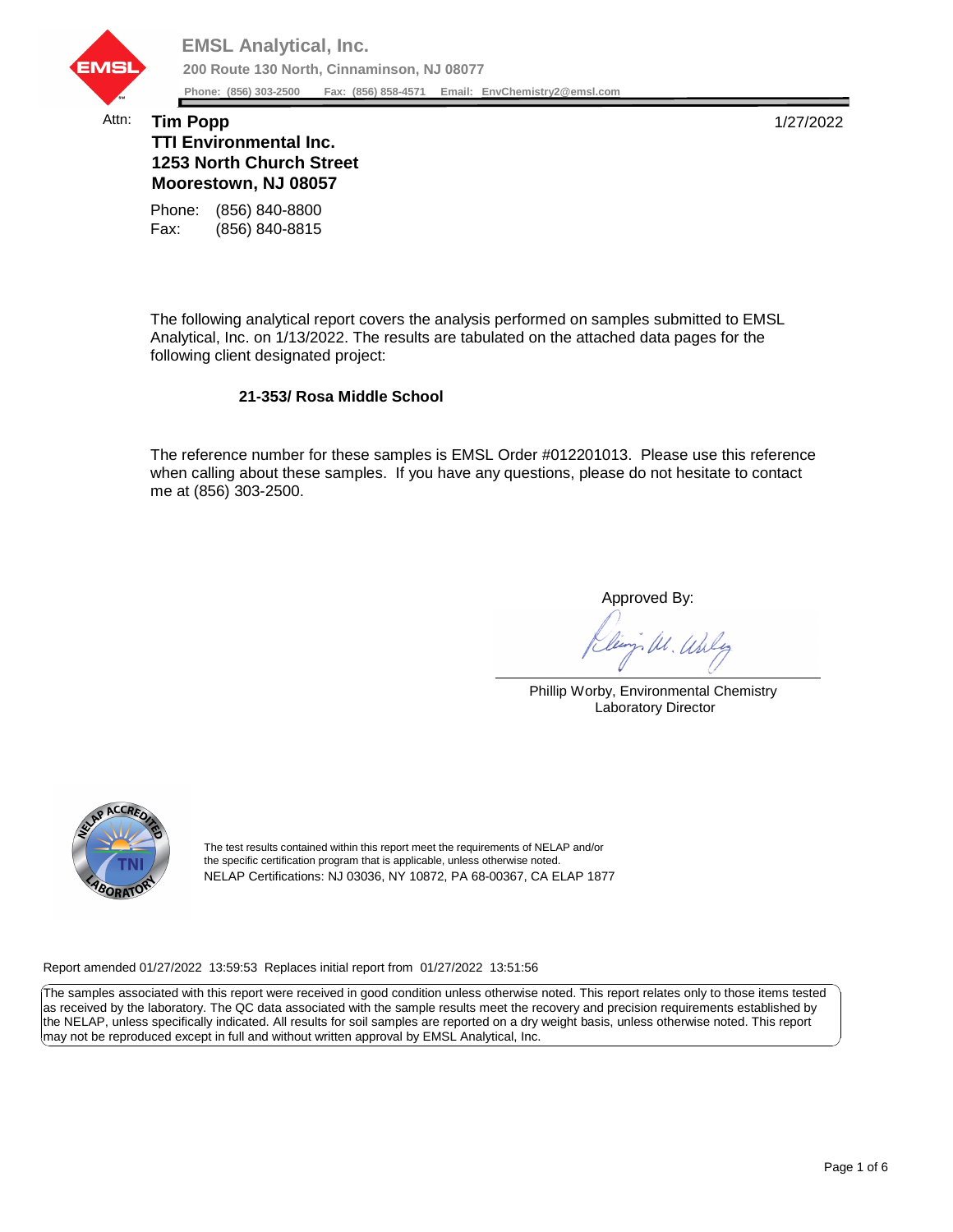

|                                  |                    | <b>Analytical Results</b> |                 |                         |                        |           |                                   |           |
|----------------------------------|--------------------|---------------------------|-----------------|-------------------------|------------------------|-----------|-----------------------------------|-----------|
| <b>Client Sample Description</b> | 1-CH48-1-A-S-064A  |                           | Collected:      | 1/13/2022<br>5:56:00 AM | Lab ID:                |           | 012201013-0001                    |           |
| <b>Method</b>                    | <b>Parameter</b>   | <b>Result</b>             | <b>RL Units</b> |                         | Prep<br>Date & Analyst |           | <b>Analysis</b><br>Date & Analyst |           |
| <b>METALS</b>                    |                    |                           |                 |                         |                        |           |                                   |           |
| 200.8                            | Lead               | 2.49                      | $1.00 \mu g/L$  |                         | 1/25/2022              | <b>KB</b> | 1/26/2022<br>00:41                | KB        |
| <b>Client Sample Description</b> | 2-CH48-1-A-S-04A   |                           | Collected:      | 1/13/2022<br>5:57:00 AM | Lab ID:                |           | 012201013-0002                    |           |
| <b>Method</b>                    | <b>Parameter</b>   | <b>Result</b>             | <b>RL Units</b> |                         | Prep<br>Date & Analyst |           | <b>Analysis</b><br>Date & Analyst |           |
| <b>METALS</b>                    |                    |                           |                 |                         |                        |           |                                   |           |
| 200.8                            | Lead               | 5.22                      | $1.00 \mu g/L$  |                         | 1/25/2022              | <b>KB</b> | 1/26/2022<br>00:45                | <b>KB</b> |
| <b>Client Sample Description</b> | 3-CH48-1-A-S-05A   |                           | Collected:      | 1/13/2022<br>5:57:00 AM | Lab ID:                |           | 012201013-0003                    |           |
| <b>Method</b>                    | <b>Parameter</b>   | <b>Result</b>             | <b>RL Units</b> |                         | Prep<br>Date & Analyst |           | <b>Analysis</b><br>Date & Analyst |           |
| <b>METALS</b>                    |                    |                           |                 |                         |                        |           |                                   |           |
| 200.8                            | Lead               | 7.83                      | $1.00 \mu g/L$  |                         | 1/25/2022              | <b>KB</b> | 1/26/2022<br>00:47                | <b>KB</b> |
| <b>Client Sample Description</b> | 4-CH48-1-A-S-19A   |                           | Collected:      | 1/13/2022<br>5:58:00 AM | Lab ID:                |           | 012201013-0004                    |           |
| <b>Method</b>                    | <b>Parameter</b>   | <b>Result</b>             | <b>RL Units</b> |                         | Prep<br>Date & Analyst |           | <b>Analysis</b><br>Date & Analyst |           |
| <b>METALS</b>                    |                    |                           |                 |                         |                        |           |                                   |           |
| 200.8                            | Lead               | 32.3                      | $1.00 \mu g/L$  |                         | 1/24/2022              | <b>KB</b> | 1/25/2022<br>17:39                | <b>JW</b> |
| <b>Client Sample Description</b> | 5-CH48-1-A-ICE-20A |                           | Collected:      | 1/13/2022<br>5:59:00 AM | Lab ID:                |           | 012201013-0005                    |           |
| <b>Method</b>                    | <b>Parameter</b>   | <b>Result</b>             | <b>RL Units</b> |                         | Prep<br>Date & Analyst |           | <b>Analysis</b><br>Date & Analyst |           |
| <b>METALS</b>                    |                    |                           |                 |                         |                        |           |                                   |           |
| 200.8                            | Lead               | <b>ND</b>                 | $1.00 \mu g/L$  |                         | 1/25/2022              | KB        | 1/26/2022<br>00:48                | <b>KB</b> |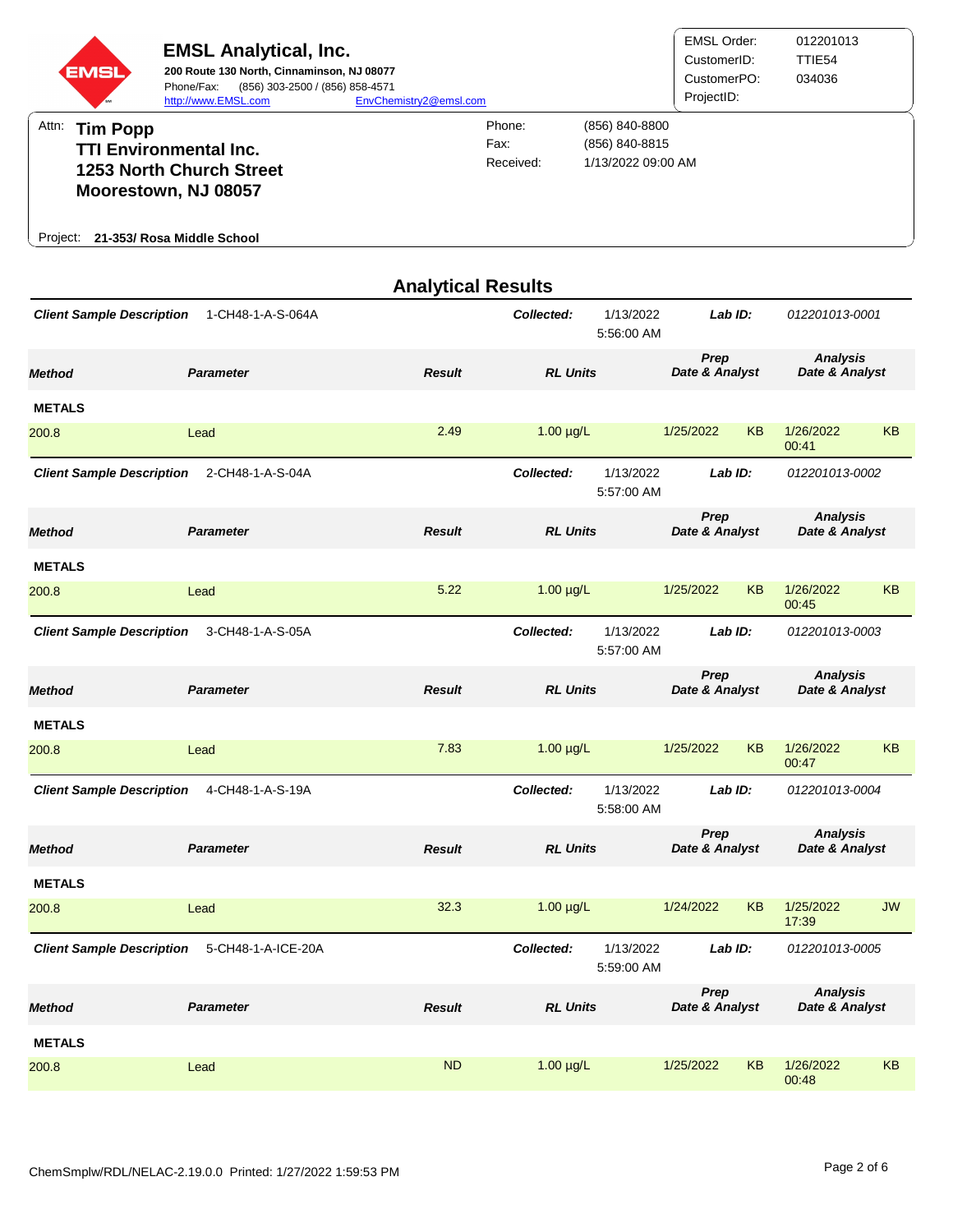

|                                   |                   | <b>Analytical Results</b> |                 |                         |                        |           |                                   |           |
|-----------------------------------|-------------------|---------------------------|-----------------|-------------------------|------------------------|-----------|-----------------------------------|-----------|
| <b>Client Sample Description</b>  | 6-CH48-1-A-WC-01A |                           | Collected:      | 1/13/2022<br>5:59:00 AM | Lab ID:                |           | 012201013-0006                    |           |
| <b>Parameter</b><br><b>Method</b> |                   | <b>Result</b>             | <b>RL Units</b> |                         | Prep<br>Date & Analyst |           | <b>Analysis</b><br>Date & Analyst |           |
| <b>METALS</b>                     |                   |                           |                 |                         |                        |           |                                   |           |
| 200.8                             | Lead              | <b>ND</b>                 | $1.00 \mu g/L$  |                         | 1/25/2022              | <b>KB</b> | 1/26/2022<br>00:50                | <b>KB</b> |
| <b>Client Sample Description</b>  | 7-CH48-1-A-WC-02A |                           | Collected:      | 1/13/2022<br>6:00:00 AM | Lab ID:                |           | 012201013-0007                    |           |
| <b>Method</b>                     | <b>Parameter</b>  | <b>Result</b>             | <b>RL Units</b> |                         | Prep<br>Date & Analyst |           | <b>Analysis</b><br>Date & Analyst |           |
| <b>METALS</b>                     |                   |                           |                 |                         |                        |           |                                   |           |
| 200.8                             | Lead              | <b>ND</b>                 | $1.00 \mu g/L$  |                         | 1/25/2022              | <b>KB</b> | 1/26/2022<br>00:55                | KB        |
| <b>Client Sample Description</b>  | 8-CH48-1-A-WC-03A |                           | Collected:      | 1/13/2022<br>6:00:00 AM | Lab ID:                |           | 012201013-0008                    |           |
| <b>Method</b>                     | <b>Parameter</b>  | <b>Result</b>             | <b>RL Units</b> |                         | Prep<br>Date & Analyst |           | <b>Analysis</b><br>Date & Analyst |           |
| <b>METALS</b>                     |                   |                           |                 |                         |                        |           |                                   |           |
| 200.8                             | Lead              | <b>ND</b>                 | $1.00 \mu g/L$  |                         | 1/25/2022              | <b>KB</b> | 1/26/2022<br>00:56                | <b>KB</b> |
| <b>Client Sample Description</b>  | 9-CH48-1-A-WC-07A |                           | Collected:      | 1/13/2022<br>6:01:00 AM | Lab ID:                |           | 012201013-0009                    |           |
| <b>Method</b>                     | <b>Parameter</b>  | <b>Result</b>             | <b>RL Units</b> |                         | Prep<br>Date & Analyst |           | <b>Analysis</b><br>Date & Analyst |           |
| <b>METALS</b>                     |                   |                           |                 |                         |                        |           |                                   |           |
| 200.8                             | Lead              | <b>ND</b>                 | $1.00 \mu g/L$  |                         | 1/25/2022              | <b>KB</b> | 1/26/2022<br>00:58                | <b>KB</b> |
| <b>Client Sample Description</b>  | 10-CH48-1-A-S-08A |                           | Collected:      | 1/13/2022<br>6:01:00 AM | Lab ID:                |           | 012201013-0010                    |           |
| <b>Method</b>                     | <b>Parameter</b>  | <b>Result</b>             | <b>RL Units</b> |                         | Prep<br>Date & Analyst |           | <b>Analysis</b><br>Date & Analyst |           |
| <b>METALS</b>                     |                   |                           |                 |                         |                        |           |                                   |           |
| 200.8                             | Lead              | <b>ND</b>                 | $1.00 \mu g/L$  |                         | 1/25/2022              | <b>KB</b> | 1/26/2022<br>00:59                | KB        |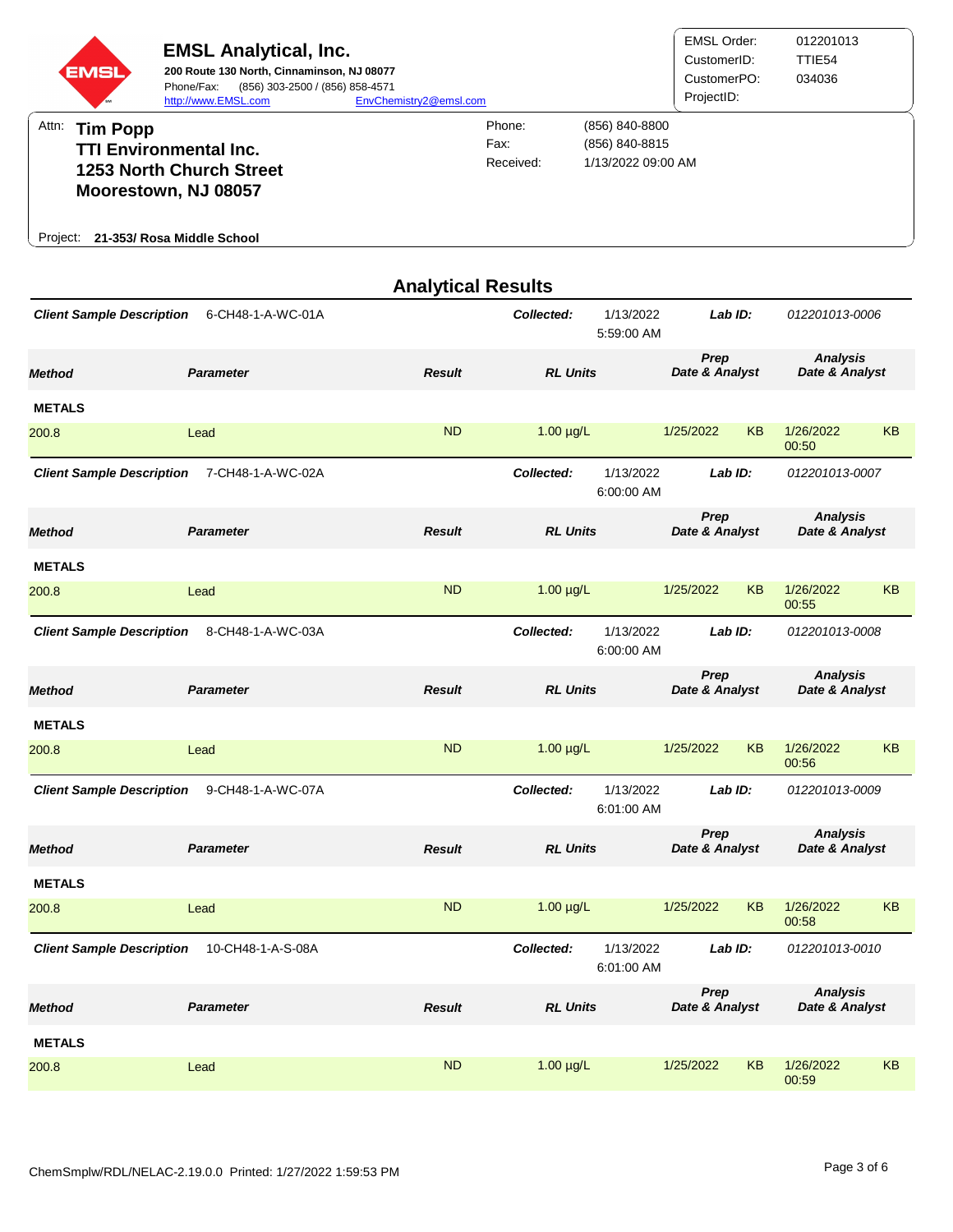

|                                   |                       | <b>Analytical Results</b> |                 |                         |                        |           |                                   |           |
|-----------------------------------|-----------------------|---------------------------|-----------------|-------------------------|------------------------|-----------|-----------------------------------|-----------|
| <b>Client Sample Description</b>  | 11-CH48-2-B-WC-13A    |                           | Collected:      | 1/13/2022<br>6:03:00 AM | Lab ID:                |           | 012201013-0011                    |           |
| <b>Parameter</b><br><b>Method</b> |                       | <b>Result</b>             | <b>RL Units</b> |                         | Prep<br>Date & Analyst |           | <b>Analysis</b><br>Date & Analyst |           |
| <b>METALS</b>                     |                       |                           |                 |                         |                        |           |                                   |           |
| 200.8                             | Lead                  | <b>ND</b>                 | $1.00 \mu g/L$  |                         | 1/25/2022              | <b>KB</b> | 1/26/2022<br>01:01                | <b>KB</b> |
| <b>Client Sample Description</b>  | 12-CH48-1-A-WC-114A   |                           | Collected:      | 1/13/2022<br>6:03:00 AM | Lab ID:                |           | 012201013-0012                    |           |
| <b>Method</b>                     | <b>Parameter</b>      | <b>Result</b>             | <b>RL Units</b> |                         | Prep<br>Date & Analyst |           | <b>Analysis</b><br>Date & Analyst |           |
| <b>METALS</b>                     |                       |                           |                 |                         |                        |           |                                   |           |
| 200.8                             | Lead                  | <b>ND</b>                 | $1.00 \mu g/L$  |                         | 1/25/2022              | <b>KB</b> | 1/26/2022<br>01:02                | <b>KB</b> |
| <b>Client Sample Description</b>  | 13-CH48-2-B-WC-16A    |                           | Collected:      | 1/13/2022<br>6:04:00 AM | Lab ID:                |           | 012201013-0013                    |           |
| <b>Method</b>                     | <b>Parameter</b>      | <b>Result</b>             | <b>RL Units</b> |                         | Prep<br>Date & Analyst |           | <b>Analysis</b><br>Date & Analyst |           |
| <b>METALS</b>                     |                       |                           |                 |                         |                        |           |                                   |           |
| 200.8                             | Lead                  | <b>ND</b>                 | $1.00 \mu g/L$  |                         | 1/25/2022              | <b>KB</b> | 1/26/2022<br>01:07                | <b>KB</b> |
| <b>Client Sample Description</b>  | 14-CH48-2-B-1-WC-18AA |                           | Collected:      | 1/13/2022<br>6:04:00 AM | Lab ID:                |           | 012201013-0014                    |           |
| <b>Method</b>                     | <b>Parameter</b>      | <b>Result</b>             | <b>RL Units</b> |                         | Prep<br>Date & Analyst |           | <b>Analysis</b><br>Date & Analyst |           |
| <b>METALS</b>                     |                       |                           |                 |                         |                        |           |                                   |           |
| 200.8                             | Lead                  | <b>ND</b>                 | $1.00 \mu g/L$  |                         | 1/25/2022              | <b>KB</b> | 1/26/2022<br>01:08                | <b>KB</b> |
| <b>Client Sample Description</b>  | 15-CH48-2-B-WC-15A    |                           | Collected:      | 1/13/2022<br>6:06:00 AM | Lab ID:                |           | 012201013-0015                    |           |
| <b>Method</b>                     | <b>Parameter</b>      | <b>Result</b>             | <b>RL Units</b> |                         | Prep<br>Date & Analyst |           | <b>Analysis</b><br>Date & Analyst |           |
| <b>METALS</b>                     |                       |                           |                 |                         |                        |           |                                   |           |
| 200.8                             | Lead                  | <b>ND</b>                 | $1.00 \mu g/L$  |                         | 1/25/2022              | KB        | 1/26/2022<br>01:13                | KB        |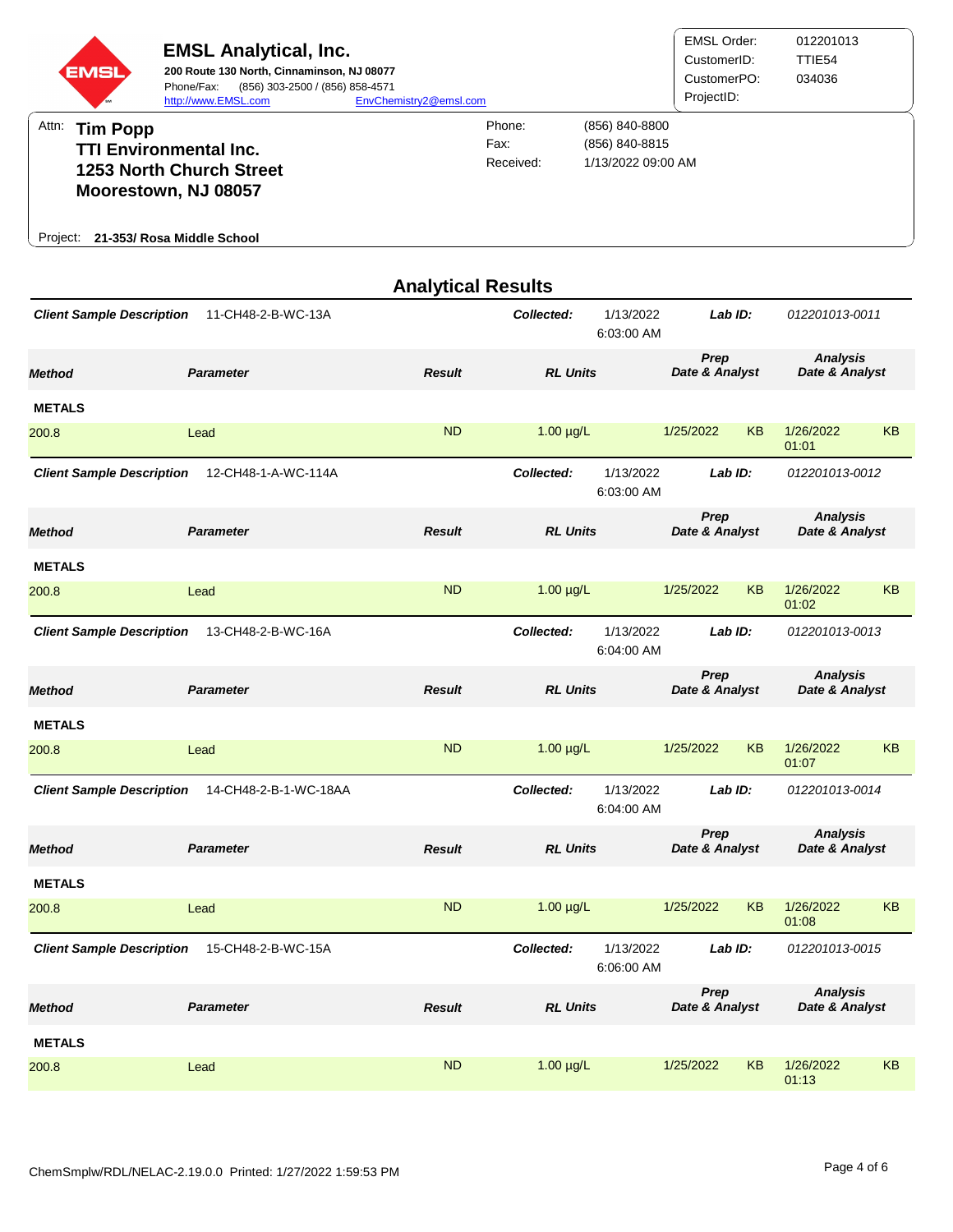

|                                  |                      | <b>Analytical Results</b> |                 |                         |                        |           |                                   |           |
|----------------------------------|----------------------|---------------------------|-----------------|-------------------------|------------------------|-----------|-----------------------------------|-----------|
| <b>Client Sample Description</b> | 16-CH48-1-A-WC-01A   |                           | Collected:      | 1/13/2022<br>6:06:00 AM | Lab ID:                |           | 012201013-0016                    |           |
| <b>Method</b>                    | <b>Parameter</b>     | <b>Result</b>             | <b>RL Units</b> |                         | Prep<br>Date & Analyst |           | <b>Analysis</b><br>Date & Analyst |           |
| <b>METALS</b>                    |                      |                           |                 |                         |                        |           |                                   |           |
| 200.8                            | Lead                 | <b>ND</b>                 | $1.00 \mu g/L$  |                         | 1/25/2022              | <b>KB</b> | 1/26/2022<br>01:15                | <b>KB</b> |
| <b>Client Sample Description</b> | 17-CH48-2-B-WC-11A   |                           | Collected:      | 1/13/2022<br>6:08:00 AM | Lab ID:                |           | 012201013-0017                    |           |
| <b>Method</b>                    | <b>Parameter</b>     | <b>Result</b>             | <b>RL Units</b> |                         | Prep<br>Date & Analyst |           | <b>Analysis</b><br>Date & Analyst |           |
| <b>METALS</b>                    |                      |                           |                 |                         |                        |           |                                   |           |
| 200.8                            | Lead                 | <b>ND</b>                 | $1.00 \mu g/L$  |                         | 1/25/2022              | <b>KB</b> | 1/26/2022<br>01:16                | <b>KB</b> |
| <b>Client Sample Description</b> | 18-CH48-1-B-WC-12A   |                           | Collected:      | 1/13/2022<br>6:08:00 AM | Lab ID:                |           | 012201013-0018                    |           |
| <b>Method</b>                    | <b>Parameter</b>     | <b>Result</b>             | <b>RL Units</b> |                         | Prep<br>Date & Analyst |           | <b>Analysis</b><br>Date & Analyst |           |
| <b>METALS</b>                    |                      |                           |                 |                         |                        |           |                                   |           |
| 200.8                            | Lead                 | <b>ND</b>                 | $1.00 \mu g/L$  |                         | 1/25/2022              | <b>KB</b> | 1/26/2022<br>01:18                | <b>KB</b> |
| <b>Client Sample Description</b> | 19-CH48-1-2-B-WC-10A |                           | Collected:      | 1/13/2022<br>6:15:00 AM | Lab ID:                |           | 012201013-0019                    |           |
| <b>Method</b>                    | <b>Parameter</b>     | <b>Result</b>             | <b>RL Units</b> |                         | Prep<br>Date & Analyst |           | <b>Analysis</b><br>Date & Analyst |           |
| <b>METALS</b>                    |                      |                           |                 |                         |                        |           |                                   |           |
| 200.8                            | Lead                 | <b>ND</b>                 | $1.00 \mu g/L$  |                         | 1/25/2022              | KB        | 1/26/2022<br>01:19                | <b>KB</b> |
| <b>Client Sample Description</b> | 20-CH48-1-2-B-WC-09A |                           | Collected:      | 1/13/2022<br>6:14:00 AM | Lab ID:                |           | 012201013-0020                    |           |
| <b>Method</b>                    | <b>Parameter</b>     | <b>Result</b>             | <b>RL Units</b> |                         | Prep<br>Date & Analyst |           | <b>Analysis</b><br>Date & Analyst |           |
| <b>METALS</b>                    |                      |                           |                 |                         |                        |           |                                   |           |
| 200.8                            | Lead                 | <b>ND</b>                 | $1.00 \mu g/L$  |                         | 1/25/2022              | KB        | 1/26/2022<br>01:21                | KB        |